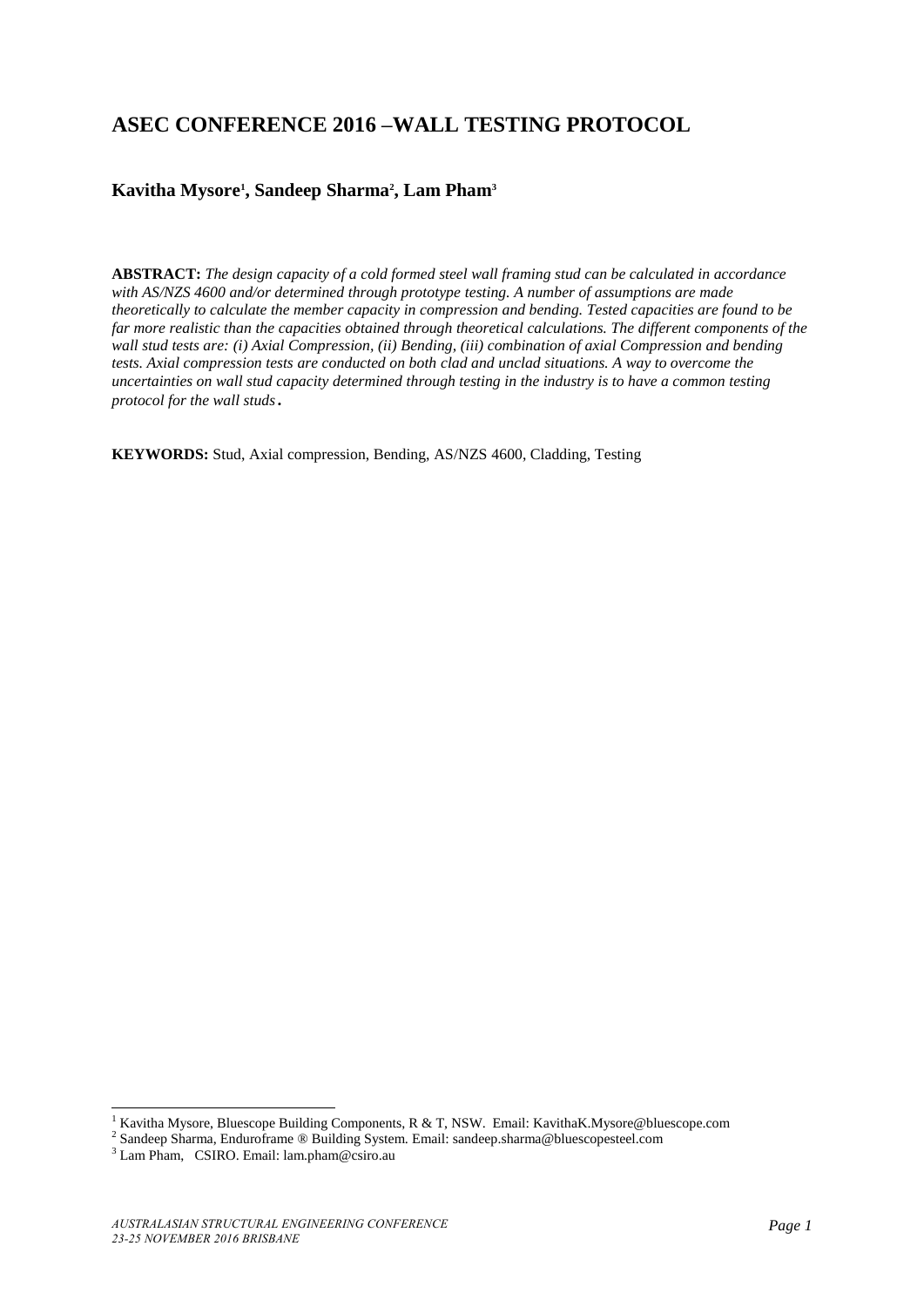# **1 INTRODUCTION**

While light framed structures have been used in residential construction for several decades, system developers and designers continually optimise and refine the design of components to achieve a high degree of economy as well as satisfy various architectural trends. In cold formed steel construction, wall structures are mainly formed using wall studs of various types. Different forms of claddings can be fixed to the stud wall type constructions.

Cold formed light gauge steel offers a number of superior features making it an attractive material for wall systems. Specifically, the strength, stiffness, quality and light weight features of cold formed steel wall components make them ideal for construction. With availability of various section sizes, shapes and thicknesses made from different grades of steel, wall frames can be designed for single or multiple storey construction for residential and/or commercial applications.

A benefit of cold formed light gauge steel is that stud sections can be formed in multiple ways that may strengthen or weaken the section. In the forming process it is possible to modify the section by adding lips, ribs, embossments, notches, crimps or elaborate forming techniques. These additional processes may have a positive or negative impact on the strength, stiffness and quality of the section. Testing of stud sections is an accurate method to determine the actual strength of the section based on how it has been formed.

Wall studs can be designed theoretically or by conducting tests [1]. It has been observed through research and testing, that the capacity of uncrimped and un-notched studs achieved by testing is higher than their theoretical values. The effect of any additional forming, notching, embossing or crimping as well the restraints provided by cladding on one flange or both flanges of the stud can only be determined through tests which gives a more realistic capacity of the stud.

This paper highlights the main steps and components involved in typical wall frame assembly testing . The listed steps and assumptions aim to assist structural engineers in testing wall frames and also to provide capacity of the studs in axial compression and bending.

## **2 WALL FRAMING SYSTEM**

#### **2.1 GENERAL**

A typical wall framing system consists of wall studs, noggings, top plate, bottom plate, header, sills, external cladding and internal claddings.

Load bearing walls should be designed to carry permanent loads from roof and/or floor above. Non load bearing walls are not designed to carry vertical loads from roof or floor but may act as bracing walls.

For the purpose of this paper, openings are not considered as they are deemed to be supported by headers, and the focus is on studs running between the top and bottom plates.

The contribution of plasterboard towards load carrying capacity needs to be given careful consideration. Experimental evidence indicates that plasterboard can carry considerable compressive load. However it is a common practise to consider plasterboard as restraints to the studs and ignore the contribution towards compression or bending capacity.



Figure 1: Typical wall framing system



Figure 2: Common profiles of wall studs

#### **2.2 BENEFITS AND NEED FOR TESTING**

Extensive research and testing have indicated that the capacity of studs determined through testing may differ to values achieved by theoretical calculations. Testing simulates realistic conditions and eliminates a number of assumptions made when designed by calculations.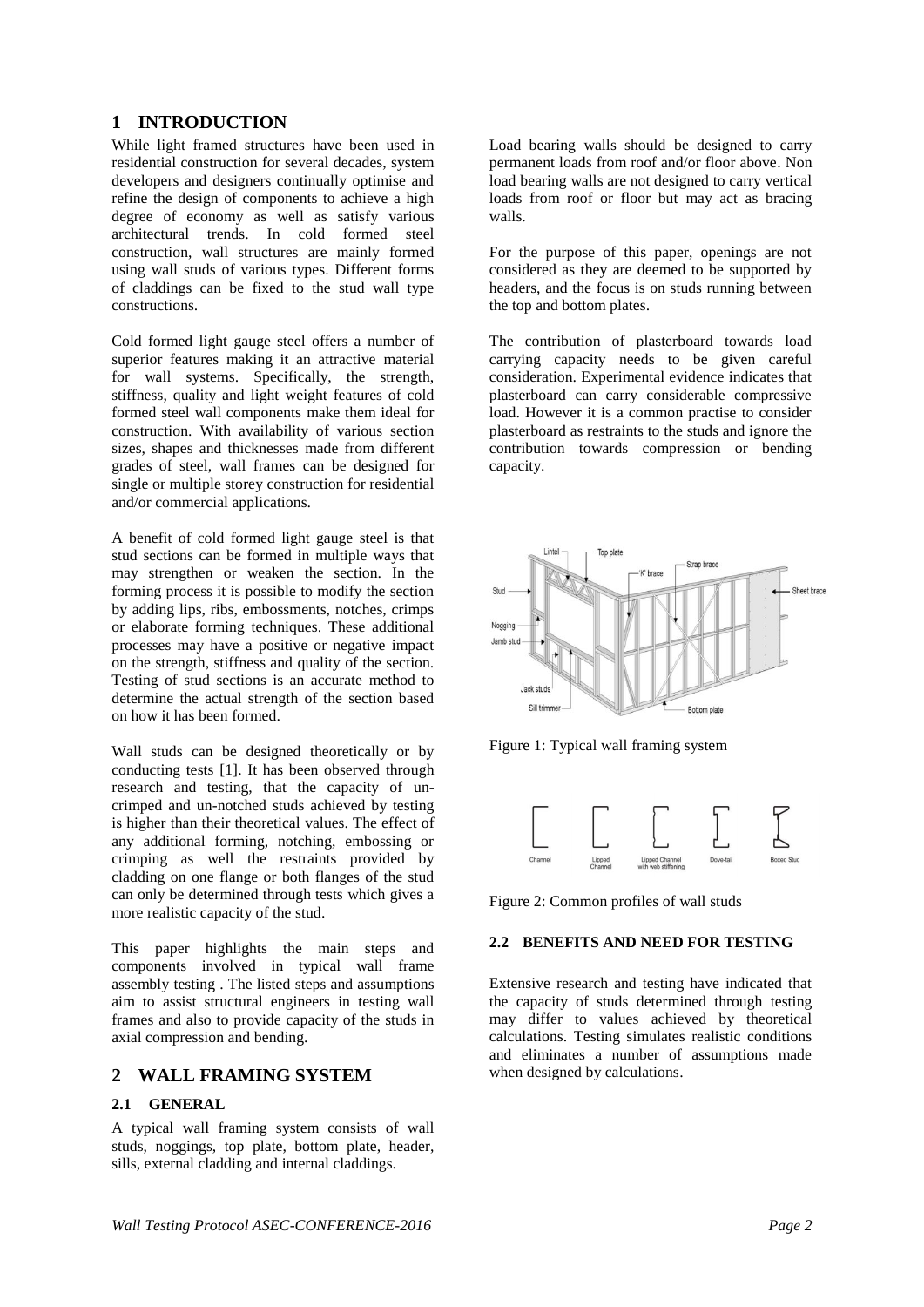#### **2.3 NEED FOR TESTING PROTOCOL**

There has been no Australian testing standard or protocol for wall frame testing.

Hence there is a need to develop a testing protocol so that a common approach for wall frame testing can be followed throughout the industry.

Currently, there is no evidence of stud wall frame testing standards in America, Asia and Europe.

#### **2.4 DESIGN ASSUMPTIONS**

- Studs can be designed as unclad, clad one side or clad both sides
- Effective lengths for studs: The most critical assessment to be considered is the appropriate effective length for different axes of the stud in bending and compression. The effective length can be determined by rational analysis or by testing. In the absence of such information, it can be taken as suggested in Table 1.
- The effective length values may be reduced to 80% of the values suggested in Table 1 if both flanges of the stud are restrained at the top and bottom plates and at other restraining points.
- In calculating section and member capacities, an allowance should be made for the effects of service holes placed during manufacture or likely to be required during construction for permanent building services. .
- In general, the combined action effect of bending and axial compression is the critical case for strength design.
- Shear strength and web crippling strength of a wall stud is dependent on the stud section only regardless of the cladding condition.

 For cladded walls, wall stud strength may be limited by the cladding to stud connection.

Notes:

a) Lex is the effective length of the stud perpendicular to the wall,  $L_{ev}$  is the effective length in the plane of the wall and Lez is the torsional effective length.

b) For cladding on only one side, the effective length may be conservatively assumed to be as for the unclad case.

c) Typical claddings include plasterboard, fibre cement sheet, profiled steel sheeting or plywood directly attached to studs over at least 85% of wall height in accordance with manufacturers' specifications and/or relevant Australian Standards. d) Where noggings do not provide effective torsional restraint, they should be ignored for  $L_{ez}$ .

#### **2.5 LOAD AND LOAD COMBINATIONS [2], [3], [4]**

The load combinations used for the determination of the design effects for strength of wall studs are:

 $1.2 G + 1.5 O<sub>1</sub>$  $1.2$  G +1.5 O<sub>2</sub> 1.2  $G + (W_{uw} + W_{ur (down)})$  $0.9 \text{ G} + (\text{W}_{uw} + \text{W}_{ur (up))}$ 

G = Dead load of roof structure, includes roof structure, roof cladding, roof battens, ceiling battens, ceiling, services and roof insulation if appropriate

 $Q_1$  = roof live load of 0.25 kpa  $Q_2 = 1.1$  kN  $W_{uw}$  = Wind load normal to wall

 $W_{ur}$  = Wind load on roof

For double storey construction, floor load has to be considered when designing lower storey stud.

|                           | <b>Effective Length</b>                  |                                                                                        |                                                                                        |  |  |
|---------------------------|------------------------------------------|----------------------------------------------------------------------------------------|----------------------------------------------------------------------------------------|--|--|
| <b>Cladding Condition</b> | ∟ех                                      | ∟ <sub>ev</sub>                                                                        | ∟еz                                                                                    |  |  |
| Unclad / clad one side    | Distance between top and<br>bottom plate | <b>Distance</b><br>from<br>top<br>or<br>bottom plate to nogging or<br>between noggings | <b>Distance</b><br>from<br>top<br>or<br>bottom plate to nogging or<br>between noggings |  |  |
| Clad both sides           | Distance between top and<br>bottom plate | Twice<br>distance<br>the<br>cladding<br>between<br>mechanical connectors               | Twice<br>distance<br>the<br>cladding<br>between<br>mechanical connectors               |  |  |

*Table 1: Suggested Effective length values for stud in Bending and Compression [2]*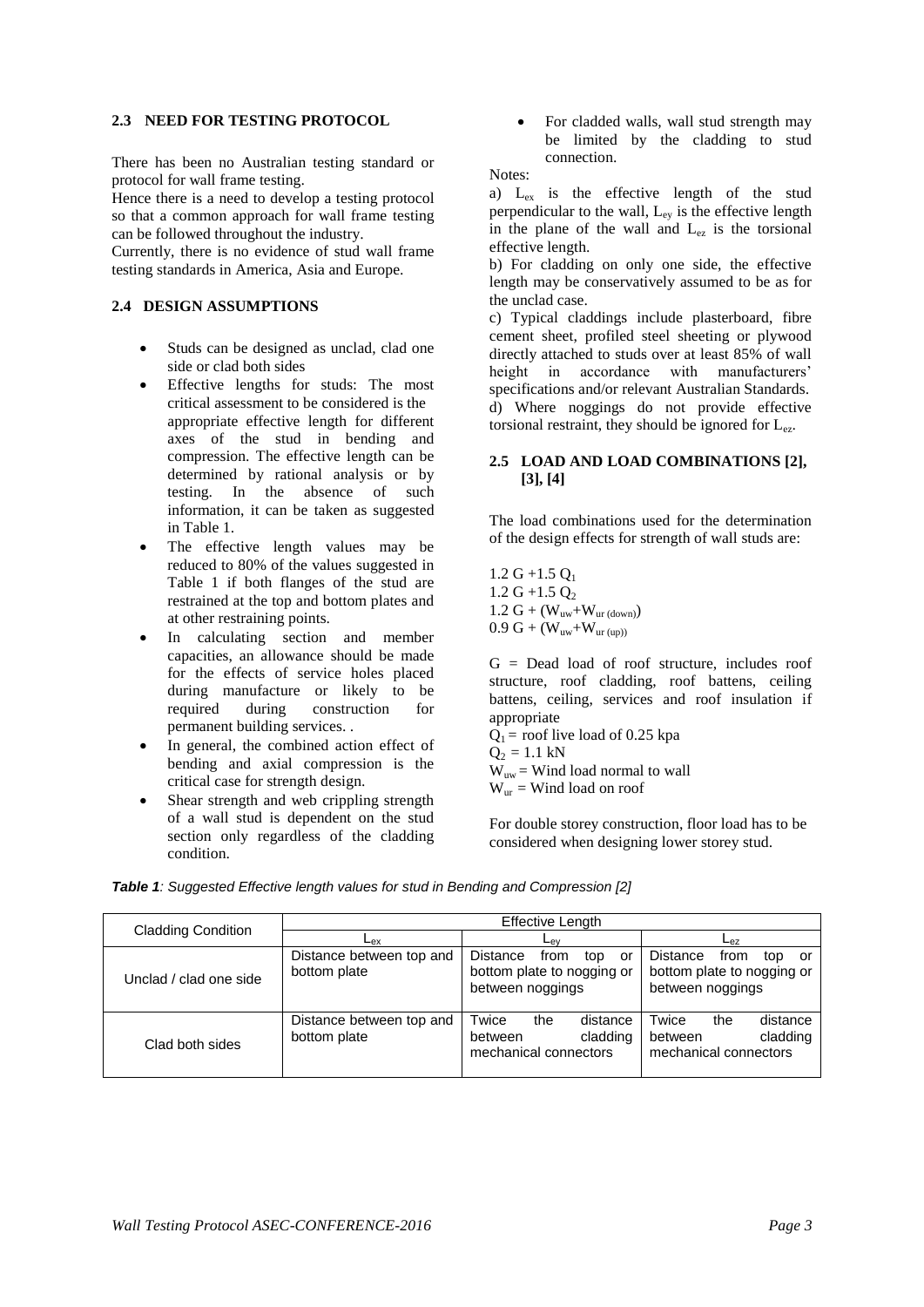|  | <b>Table 2:</b> Preliminary Design considerations for wall studs [2] |  |
|--|----------------------------------------------------------------------|--|
|--|----------------------------------------------------------------------|--|

| Member                                                      |                                                                                                 | Actions                                                       |                                                                                                              | Strength Design                                     |                                                                                                | Serviceability Design |                                                             |                  |
|-------------------------------------------------------------|-------------------------------------------------------------------------------------------------|---------------------------------------------------------------|--------------------------------------------------------------------------------------------------------------|-----------------------------------------------------|------------------------------------------------------------------------------------------------|-----------------------|-------------------------------------------------------------|------------------|
|                                                             | G                                                                                               | Q                                                             | Wu                                                                                                           | Restraints                                          | Criteria                                                                                       | G                     | Q                                                           | Ws               |
| Wall<br>(i)<br>studs<br>in<br>load<br>bearing<br>walls      | Weights<br>of<br>roof.<br>ceiling<br>and wall                                                   | Reaction<br>from roof<br>load $0.25$<br>kPa<br>or<br>$1.1$ kN | Wind<br>pressure<br>normal<br>to<br>wall & Wind<br>load<br>transferred<br>from<br>roof<br>(down)             | Varies<br>depending<br>on<br>cladding<br>conditions | Combined<br>compression<br>and bending                                                         |                       | H/200<br>(<12mm)<br>under<br>soft body<br>impact on<br>wall | H/150<br>(<20mm) |
| Wall<br>(ii)<br>studs<br>in<br>load<br>bearing<br>wall      | As in (i)<br>plus<br>weight of<br>upper<br>floor and<br>walls and<br>lower<br>storey<br>ceiling | Reaction<br>from floor<br>load<br>1.5<br>kPa                  | Wind<br>pressure<br>normal<br>to<br>wall & Wind<br>load<br>transferred<br>from<br>roof<br>(down)             | Varies<br>depending<br>on<br>cladding<br>conditions | Combined<br>compression<br>and bending                                                         |                       | H/200<br>(<12mm)<br>under<br>soft body<br>impact on<br>wall | H/150<br>(<20mm) |
| (iii)<br>Wall<br>studs<br>in<br>non-load<br>bearing<br>wall | Own self<br>weight                                                                              |                                                               | Wind<br>pressure<br>normal<br>to<br>wall<br><b>Differential</b><br>wind<br>pressure<br>between<br>wall faces |                                                     | Mainly<br>bendina<br>under lateral<br>wind<br>pressure<br>or<br>shear if used<br>as shear wall |                       | H/200<br>(<12mm)<br>under<br>soft body<br>impact on<br>wall | H/150<br>(<20mm) |

## **2.6 TEST METHOD**

The method covers compressive and bending tests of steel stud frame assemblies. Three types of tests are required to determine the structural capacity of the wall studs:

- **a)** Axial compression only : for determining axial compressive strength without any bending load.
- **b)** Bending only: for determining bending strength without any axial load.
- **c)** Combined compression and bending: for determining bending capacity in combination with axial compressive load. This test is optional, bending only and compression only test will provide a conservative answer.

## **2.7 APPARATUS**

2.7.1 The wall testing rig needs to have provisions for fixing the wall panel vertically with the bottom plate bearing fully on the support. Support needs to be provided at the bottom plate in horizontal and vertical directions while the top plate needs to be supported only in the horizontal direction. The supports need to be such that it does not provide any rotational restraint at plate level.

2.7.2 The rig needs to have provision to apply and measure controlled axial compressive load via hydraulic jacks (or similar) directly above the

internal studs to measure lateral deflection. **2.8 TEST SPECIMEN** Three different test specimens are: a) Unclad wall frame: test frame needs to be constructed for the specified wall height with minimum 5-studs at 600mm centres. Fix the studs to top plate, bottom plate and noggings with the

frame screws (or as specified by the framing system). The number of rows of nogging and its spacing needs to be specific for that particular wall height.

studs. A loading plate (Min 6mm thick) with cross sectional dimension same as the studs needs to be provided on the top plate directly over the studs. 2.7.3 The rig needs to have provision to apply and measure controlled uniform pressure over one face of the wall panel via air bag (or similar). Deflection gauges need to be provided at mid-height of the

b) Clad on one face only with plasterboard: test frame needs to be constructed as specified in (a) above. Install 10mm thick plasterboard on one face of the wall frame and screw fix to plates and studs as per industry standards. Provide appropriate gap (approx. 10mm) at top and bottom so that plasterboard does not take any direct axial load. Apply minimum 2 coats of plasterboard jointing compound and allow at least 12 hours curing time between coats. After applying the final coat, the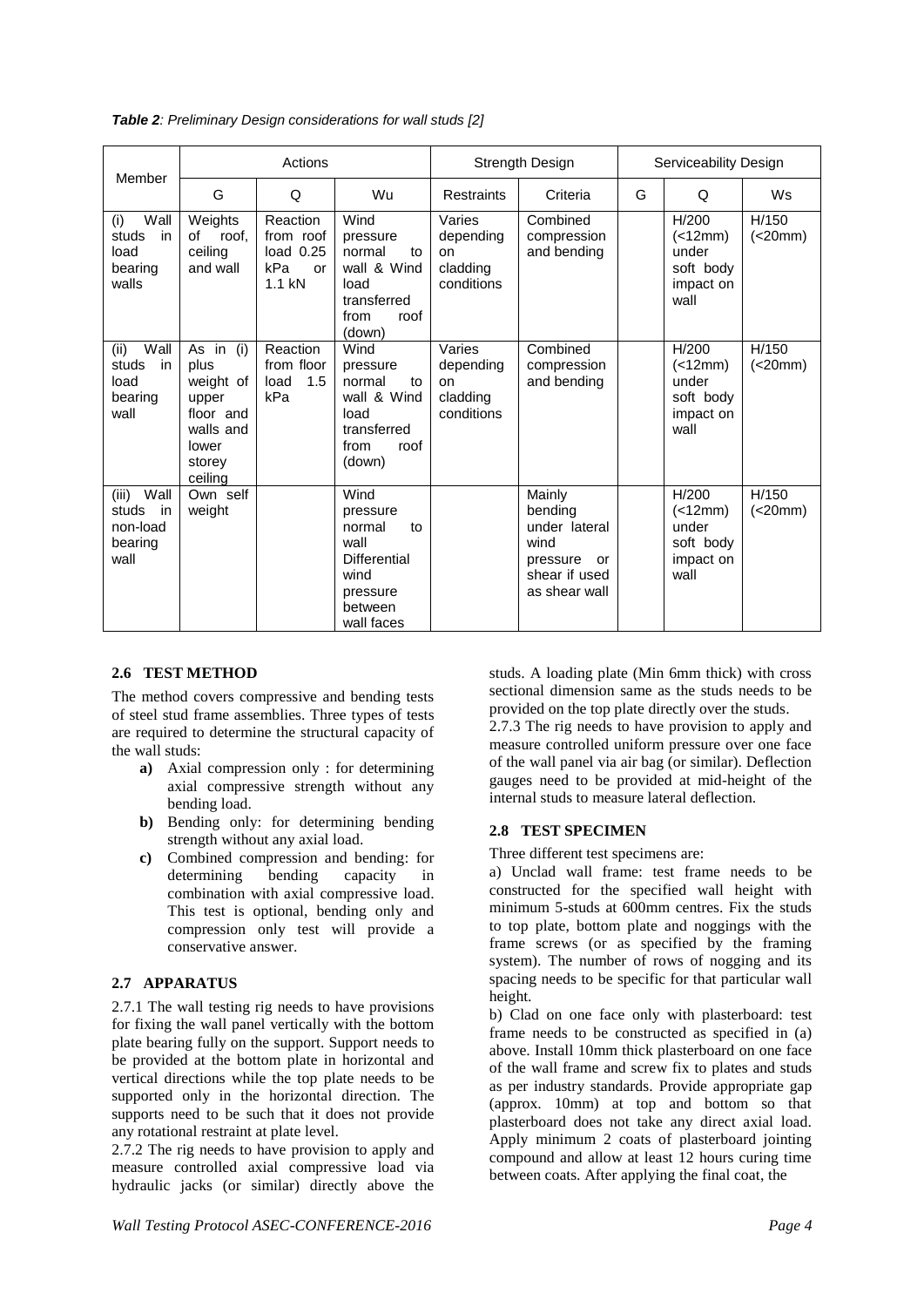

*Figure 3: Typical wall test rig*

sample needs to be allowed to cure for min 12 hours before testing.

c) Clad on both faces with plasterboard and external cladding : test frame needs to be constructed as specified in (b) above. Install external cladding (profiled steel cladding, fibre cement cladding etc.) directly to the wall studs and plates. The cladding needs to be fixed to the wall frame as per manufacturer's recommendations.

#### **2.9 TEST PROCEDURE**

2.9.1 Unclad wall frame:

2.9.1.1 Axial load – load needs to be applied to the three internal studs only. Do not apply axial load to the end studs.

2.9.2 Wall clad on one face only with plasterboard:

2.9.2.1 Axial load – axial load needs to be applied to internal wall studs as specified in section 2.9.1.1. 2.9.2.2 Bending load – uniform pressure needs to be applied to the wall frame such that the unrestrained flange of the stud is in compression. Note that the test frame used for compression test should not be used for bending test. A minimum of 2 frames needs to be tested for bending load. A false cladding (fibre cement or similar) needs to be used on the unclad face to act as a medium to apply air pressure. Fibre cement plank is clip fixed to the

studs so that it does not provide any restraints to the flange of the stud on which it is fixed and is therefore acting as an unclad face.

2.9.2.3 Combined bending and axial load – the maximum axial load to be applied in this test will be approximately half of that achieved in axial compression test in section 2.9.2.1. This load needs to be applied to all internal studs concurrently. Maintain this load and start applying bending load as specified in section 2.9.2.2. A minimum of 2 frames needs to be tested for combined bending and axial load.

2.9.3 Wall Clad on both faces with plasterboard and external cladding:

2.9.3.1 Axial load – axial load needs to be applied to internal wall studs as specified in section 2.9.1.1. 2.9.3.2 Bending load – for this test, air pressure is applied to one face of the wall and then repeated on the other face to determine the minimum failure pressure.

2.9.3.3 Combined bending and axial load – the maximum axial load to be applied in this test will be approximately half of that achieved in axial compression test in section 2.9.3.1. Maintain this load and start applying bending load to the face that provided minimum failure pressure in 2.9.3.2. A minimum of 2 frames needs to be tested for combined bending and axial load.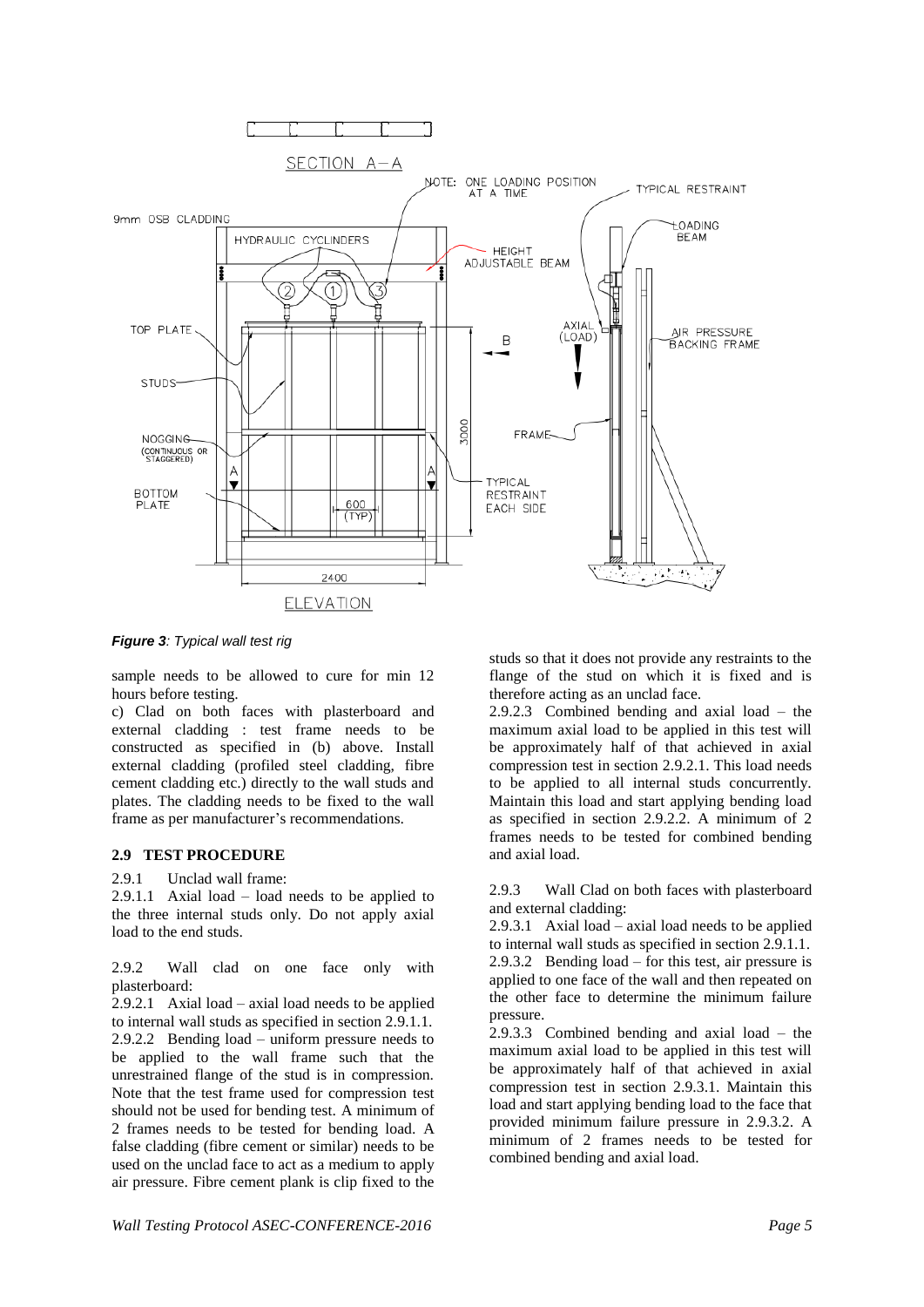#### **2.10 TEST OBSERVATIONS AND RESULTS**

During the course of the test note the maximum load reached before the load starts to drop. Note the failure mode and location. For wall frames cladded on both faces, remove the cladding on at least one face to observe the failure mode.

The design values are to be calculated by applying appropriate sampling factor specified in Section 7 of NASH Standard Part 1 [2] and as outlined in NASH Technical Note 4 [5]. The coefficient of variation to be used is calculated from the test results but shall not be less than 10 %. A lower coefficient of variation may be adopted if appropriate documentation is available to show significantly lower material variability in the type of steel used for the frames. Material obtained from multiple sources will lead to greater variability.

#### **2.11 REPORTS**

The report needs to include the following:

2.11.1 Steel grade and properties - The section sizes and thickness used for the wall framing members, wall height, number of rows  $\&$ maximum spacing of noggings, external cladding and internal cladding used.

2.11.2 Failure load for each test; axial compressive load in kN and bending load in kN/m (failure pressure x stud spacing). Bending capacity can be calculated using bending load and stud height.

2.11.3 Coefficient of variation and sampling factor used in determining the design values.

2.11.4 Stud interaction curve with axial compression on y-axis and bending on x-axis. Both failure curve and design curve shall be included. A sample stud interaction curve is shown in Figure 4.



*Figure 4: Typical stud interaction curve*

# **3 CASE STUDY**

**WALL FRAMING DESIGN EXAMPLE (As per AS/NZS4600:2005 and NASH Standard) [1], [2]**

WALL STUD DESIGN DESIGN ASSUMPTIONS Stud type = 90x0.55 Ribbed Lipped Channel, G550 Stud height  $= 2700$  mm Nogging  $= 1350$ mm (max)

#### **CROSS-SECTIONAL DIMENSIONS:**

| Overall depth, D          | $= 90$ mm   |
|---------------------------|-------------|
| Overall flange width, B   | $=$ 38 $mm$ |
| Thickness, t              | $= 0.55$ mm |
| Internal corner radius. R | $= 2$ mm    |
| Stiffener length, L       | $= 8.0$ mm  |
|                           |             |

Material spec  $=$   $G550$ 

#### **SECTION PROPERTIES:**

| $\rm A_g$                     |     | 97.9 mm <sup>2</sup>     |
|-------------------------------|-----|--------------------------|
| $A_{\scriptscriptstyle\rm e}$ | $=$ | $40.96$ mm <sup>2</sup>  |
| $X_0$                         | $=$ | 27.57 mm                 |
| $r_{x}$                       | $=$ | 36.12 mm                 |
| $r_{v}$                       | $=$ | 13.95 mm                 |
| $r_{01}$                      | $=$ | 47.56 mm                 |
| $Z_{\rm x}$                   | $=$ | $2826$ mm <sup>3</sup>   |
| $Z_{ex}$                      | $=$ | $1679$ mm <sup>3</sup>   |
| $I_{x}$                       | $=$ | $127700$ mm <sup>4</sup> |
| $I_{w}$                       | $=$ | 29470000 mm              |
| J                             | $=$ | $9.98$ mm <sup>4</sup>   |
| E                             | $=$ | 200000 MPa               |
| $\mathbf{f}_{\text{odc}}$     | $=$ | 101 MPa                  |
| $f_{\text{odx}}$              | $=$ | 188.7 MPa                |
| $F_v$                         | $=$ | 410 MPa                  |
| $F_{\rm u}$                   |     | 410 MPa                  |
|                               |     |                          |

 $(F_v$  and  $F_u$  reduced to 410 MPa as per clause 1.5.1.4 of AS/NZS 4600:2005)

Suggested effective length values for studs for brick veneer walls (plaster board screw fixed to one side)

| $k_{x} = 0.8$      | $k_{v} = 0.8$      | $k_z = 0.8$             |
|--------------------|--------------------|-------------------------|
| $l_{ex} = 2160$ mm | $l_{ev} = 1080$ mm | $l_{\rm ez} = 1080$ mm, |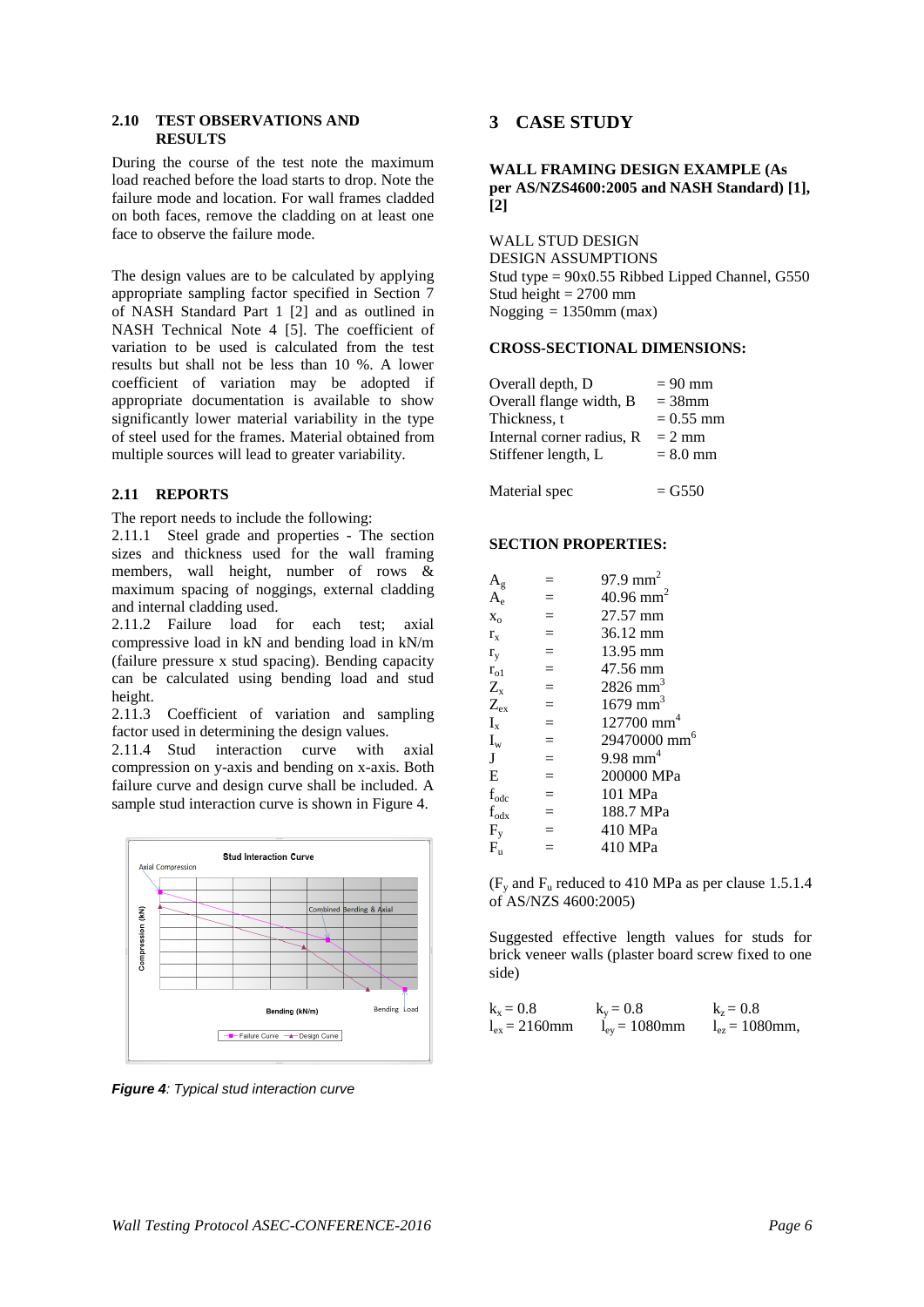#### **MEMBER SUBJECT TO CONCENTRICALLY LOADED COMPRESSION**

Clause 3.4.1 of AS/NZS 4600:2005

(Design section capacity)  $\emptyset_c$  N<sub>s</sub> =  $\emptyset_c$  A<sub>e</sub> f<sub>y</sub>  $= 0.85$  x 60.78 x 495 = 14.27 kN

CRITICAL STRESS  $(f_n)$  according to Clause 3.4 of AS/NZS 4600:2005 Clause 3.3.3.2.1 to compute  $f_{ox}$ ,  $f_{ox}$  and  $f_{oz}$ 

 $f_{ox} = \pi^2 E / (l_{ex} / r_x)^2$ = 551.97 MPa  $f_{oy} = \pi^2 E / (l_{ey} / r_y)^2$  = 329.33 MPa  $f_{oz} = (G J (1 + (\pi^2 E I_w / G J I_{ez}^2))) / A r_{o1}^2$ 

 $= 228.82$  MPa

Clause 3.4.3 of AS/NZS 4600 (Subject to torsional or flexural-torsional buckling)

$$
f_{oc} = f_{oy} = \pi^2 E / (l_{ey} / r_y)^2 = 329.33 \text{ MPa}
$$
  
\n
$$
f_{oxz} = ((f_{ox} + f_{oz}) - \sqrt{((f_{ox} + f_{oz})^2 - 4 [1 - (x_o / r_{ol}^2)^2]}
$$
  
\n
$$
f_{ox} + f_{oz}) / 2 [1 - (x_o / r_{ol}^2)^2]
$$
  
\n
$$
= 193.64 \text{ MPa}
$$

 $f_{\text{oc}} =$  Lesser of  $f_{\text{oc}}$  and  $f_{\text{oxz}} = 193.64$  MPa

 $\lambda_c = \sqrt{(f_v / f_{oc})} = 1.46$ SINCE  $\lambda_c \leq 1.5 \rightarrow f_n = (0.658 / \lambda_c^2) f_y$ 

$$
= 168.1 \text{ MPa}
$$

Clause 3.4.6 of AS/NZS 4600 (Subject to distortional buckling)

Lesser of:

a. 
$$
\emptyset_c
$$
 N<sub>c</sub> =  $\emptyset_c$  A<sub>efn</sub> f<sub>n</sub> (A<sub>e</sub> @ f<sub>n</sub> = 56.76)  
= 0.85 x 56.76 x 168.69  
= 8.14 kN

b. For 
$$
f_y/13 \le f_{od} \le f_y/2
$$

 $\rightarrow \emptyset_c$  N<sub>c</sub> =  $\emptyset_c$  A<sub>g</sub> f<sub>n</sub>  $= \mathcal{O}_c A_g f_y [0.055 \sqrt{\frac{f_y}{f_{od}}} - 3.6)^2 +$ 0.237]  $= 12.80$  kN

The design compression capacity:

(Design section capacity)  $\varnothing$ <sub>c</sub> N<sub>s</sub> =14.27 kN

(Design member capacity) Flexural/ Torsional/ Flexural-torsional buckling  $\varnothing$ <sub>c</sub> N<sub>c</sub> = 8.14 kN (which governs design)

(Design member capacity) Distortional buckling criteria  $\varnothing_c$  N<sub>c</sub> = 12.80 kN

SUMMARY:

Axial compression capacity  $\varnothing_c$  Nc = 8.14 kN

#### **MEMBER SUBJECT TO BENDING**

Clause 3.3.2.2 of AS/NZS 4600:2005

Design Section moment Capacity,

 $\emptyset_b$  M<sub>s</sub> = 0.95 x Z<sub>e</sub> f<sub>y</sub> = 0.654 kNm

Clause 3.3.3.2 of AS/NZS 4600 MEMBER SUBJECT TO LATERAL BUCKLING

 $f_{ox} = \pi^2 E / (l_{ex} / r_x)^2$  = 551.97 MPa

 $f_{oy} = \pi^2 E / (l_{ey} / r_y)^2$  = 329.33 MPa

$$
f_{oz} = (G J (1 + (\pi^2 E I_w / G J I_{ez}^2))) / A r_{o1}^2
$$
  
= 228.82 MPa

Elastic buckling moment,  $M_0 = C_b A r_{o1} \sqrt{(f_{ov} f_{oz})}$ 

$$
M_{y} = 1.278 \text{ kNm}
$$
  
=  $Z_{f} f_{y}$   
= 1.159 kNm

 $\lambda_{\rm b}$  =  $\sqrt{(M_{\rm v}/M_{\rm o})}$  = 0.952 For 0.60 <  $\lambda_b$  < 1.336  $-M_c = 1.11 M_y [1-(10 \lambda_b^2 / 36)]$  $= 0.963$  kNm

> Critical stress,  $f_c = M_c/Z_f$  $= 340.76 \text{ MPa}$

NOTE:

- $Z<sub>c</sub>$  was calculated at the uniform vield stress,  $f_v$ .
- Since  $f_c < f_y$ , the value of  $Z_c$  will be slightly higher at the critical stress, f<sub>c</sub>. As a result, it gives slightly higher nominal member moment capacity in bending.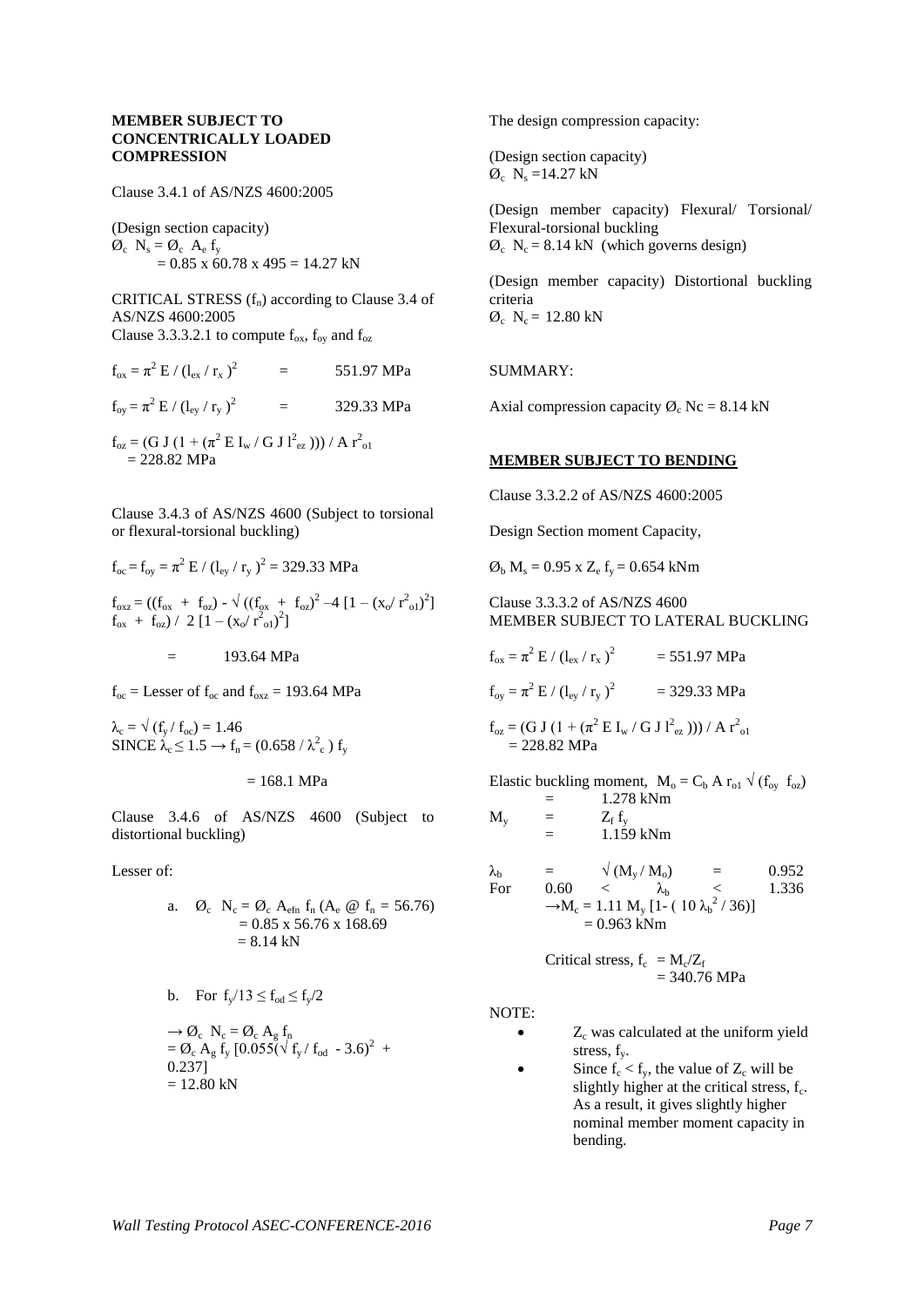Design member moment capacity,  $\emptyset$ <sub>b</sub> M<sub>b</sub> =  $\emptyset$ <sub>b</sub> Z<sub>c</sub> f<sub>c</sub> = 0.90 Z<sub>c</sub> M<sub>c</sub>/Z<sub>f</sub> = 0.51 kNm

Clause 3.3.3.3 of AS/NZS 4600:2005 MEMBER SUBJECT TO DISTORTIONAL BUCKLING

Elastic buckling moment in the distortional mode,

| $\rm M_{od}$      |                   | $Z_{\rm f}\,{\rm f}_{\rm od}$                      |          |
|-------------------|-------------------|----------------------------------------------------|----------|
|                   | $=$               | 0.533 kNm                                          |          |
| $\lambda_{\rm d}$ | $=$               | $\sqrt{(M_y/M_{od})}$                              | $= 1.47$ |
| For $\lambda_d$   | $\mathbf{I}$      | 0.674                                              |          |
|                   | $\rightarrow M_c$ | $= M_{v} / \lambda_{d} (1 - (0.22 / \lambda_{d}))$ |          |
|                   |                   | $0.67$ kNm<br>$=$                                  |          |
|                   | f.                | $M_c/Z_f$<br>$=$                                   |          |

Design member moment capacity,  $\mathcal{O}_b$  M<sub>b</sub> =  $\mathcal{O}_b$  Z<sub>e</sub> f<sub>c</sub> = 0.90 Z<sub>c</sub> M<sub>c</sub>/Z<sub>f</sub>  $= 0.358$  kNm

#### **SUMMARY:**

Design Section Capacity,  $\mathcal{O}_b$  M<sub>s</sub> = 0.65 kNm

Design Member Capacity,  $\mathcal{O}_b$  M<sub>b</sub> = 0.51 kNm (Lateral buckling)

Design Member Capacity,  $\varnothing_b$  M<sub>b</sub> = 0.36 kNm (Distortional buckling – which governs design)

 $W12/8 = 0.36$  kN-m  $L = 2700$ mm Bending Load  $W = 0.39$  kN/m



Failure load curve was based on following tests

- a) Axial compression tests
- b) Bending tests

c) Axial compression + bending tests The above tests were conducted with plasterboard screwed on one side and fibre cement planks clipped on one side. Fibre cement planks clipped on one side is only to provide a medium to apply air pressure and not act as a restraint for the flange on which it is fixed.

Failure load is further reduced using sampling factors based on the number of tests and coefficient of variation. Design curve is based on AS/NZS 4600:2005 calculations.

The above stud interaction curves clearly indicate the capacity determined from tests is much higher than that derived from theoretical calculations. This is primarily due to the assumptions made in effective length calculations based on restraints and partial fixity at the ends.

#### **4 CONCLUSIONS**

This paper outlined the basic features of wall frame assemblies made of light gauge cold formed steel.

The need for Wall framing testing protocol was discussed.

The loads expected on typical residential walls were discussed. Detailed lists of the expected actions along with relevant design criteria for serviceability and strength limits states were presented. The relevant load combinations were also summarised.

The paper detailed the assumptions for designing wall studs and outlined typical effective length considerations of stud members.

The paper also emphasised the importance of testing and discussed the various components/steps involved in wall frame testing With extended research it has been found that stud capacity derived by testing method is more realistic as compared with that of theoretical calculations.

#### **ACKNOWLEDGEMENT**

The authors would like to thank the members of the NASH Standards Committee for their valuable input in the preparation of this document.